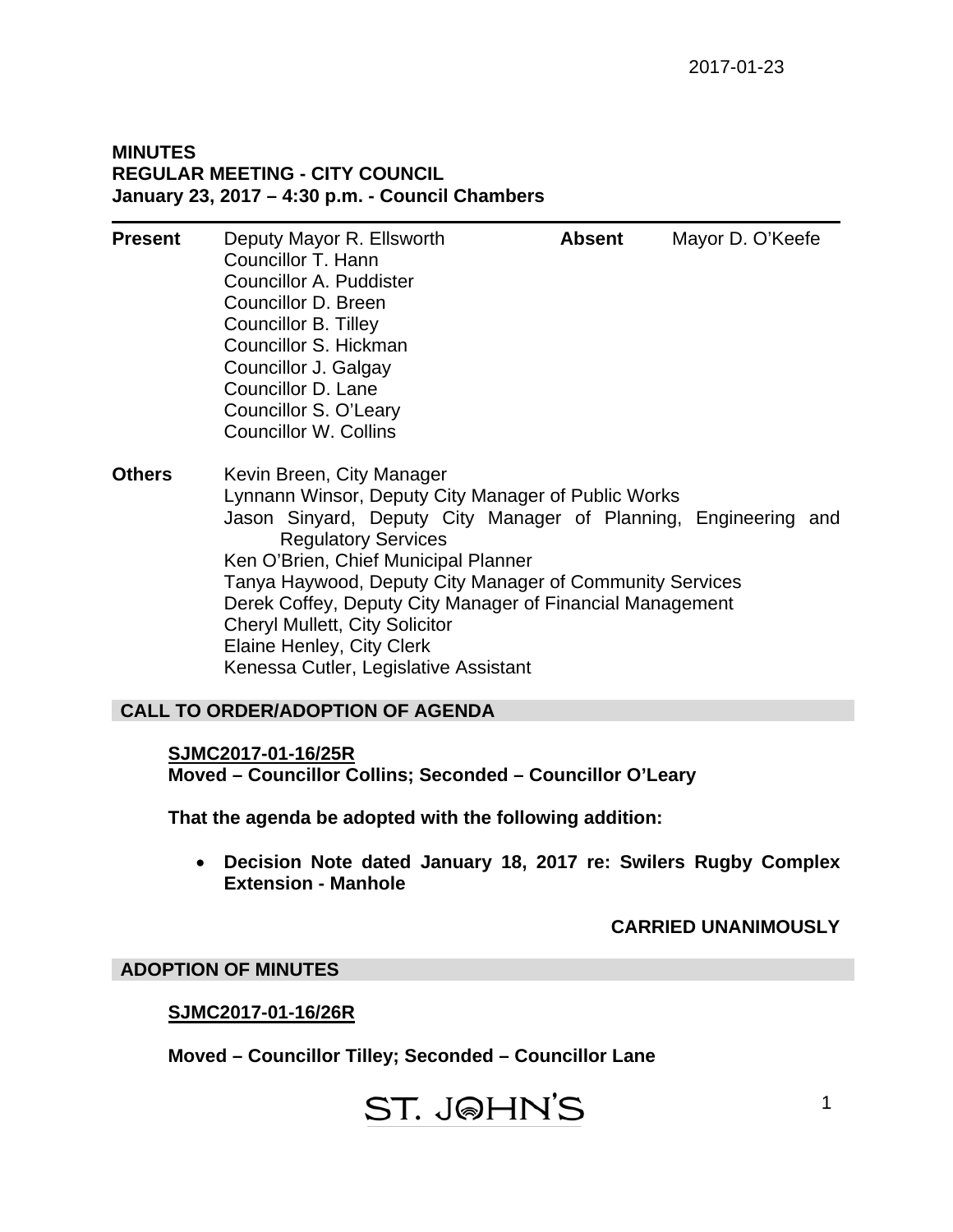**That the minutes of January 16, 2017 be approved as presented.** 

## **CARRIED UNANIMOUSLY**

#### **BUSINESS ARISING FROM THE MINUTES**

- a. By Law No. 1954 St. John's Heritage Designation 56 Circular Road
- b. By Law No. 1592 St. John's Heritage Designation -16 Leslie Street
- c. By Law No. 1593 St. John's Heritage Designation 23 Leslie Street
- d. By Law No. 1591 St. John's Heritage Designation 36 Monkstown Road
- e. By Law No. 1595 St. John's Heritage Designation 108 New Cove Road
- f. By Law No. 1590 St. John's Heritage Designation 42 Power's Court
- g. By Law No. 1589 St. John's Heritage Designation 34 Queen's Road
- h. By Law No. 1597 St. John's Heritage Designation 40 Rennie's Mill Rd
- i. By Law No. 1596 St. John's Heritage Designation 8 Riverview Avenue

#### **SJMC2017-16-16/27R Moved – Councillor Puddister; Seconded – Councillor Breen**

## **Council adopted the above listed Heritage Designations as presented.**

## **CARRIED UNANIMOUSLY**

## **NOTICES PUBLISHED**

- A Discretionary Use Application has been submitted to the City of St. John's by Eastlink Wireless seeking approval of site design in relation to a rooftop telecommunications site at the Delta Hotel, 120 New Gower Street.
- A Discretionary Use application has been submitted to the City of St. John's by Bell Mobility Inc. requesting concurrence to construct a telecommunications tower located at 13 Linegar Avenue (located 1km from Linegar Avenue along the former Shea Heights Access Road).

**SJMC2017-16-16/28R Moved – Councillor Puddister; Seconded – Councillor Hann** 

# ST. J@HN'S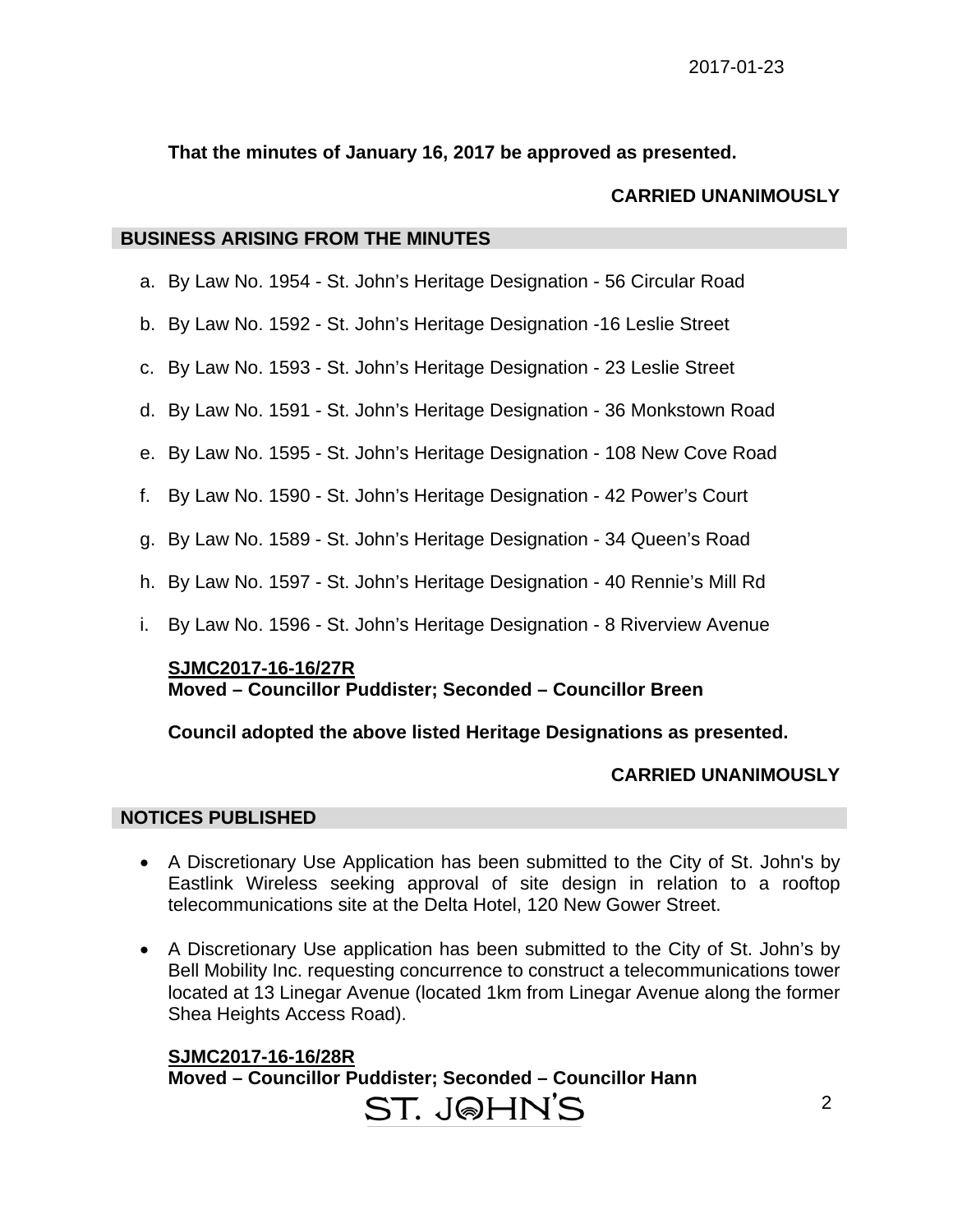**Council approved the above listed applications subject to all applicable City requirements.** 

#### **CARRIED UNANIMOUSLY**

#### **COMMITTEE REPORTS**

#### **Development Committee Report – January 17, 2017**

Council considered the above noted report.

**SJMC2017-16-16/29R Moved – Councillor Puddister; Seconded – Councillor Collins** 

**That the report and its recommendations dealing with the following matters be adopted as presented.** 

**CARRIED UNANIMOUSLY** 

#### **Nomenclature Committee Report – January 19, 2016**

Council considered the above noted report.

**SJMC2017-01-16/30R Moved – Councillor Tilley; Seconded – Councillor Puddister** 

**That the report be adopted as presented.** 

#### **CARRIED UNANIMOUSLY**

## **DEVELOPMENT PERMITS LIST**

*[Link to List](#page-6-0)* 

Council considered, for information, the above-noted for the period January 12, 2017 to January 18, 2017.

**BUILDING PERMITS LIST**  *[Link to List](#page-7-0)* 

Council considered the Building Permits for the period January 12, 2017 to January 18, 2017.

**SJMC2017-01-16/31R Moved – Councillor Hickman; Seconded – Councillor Hann**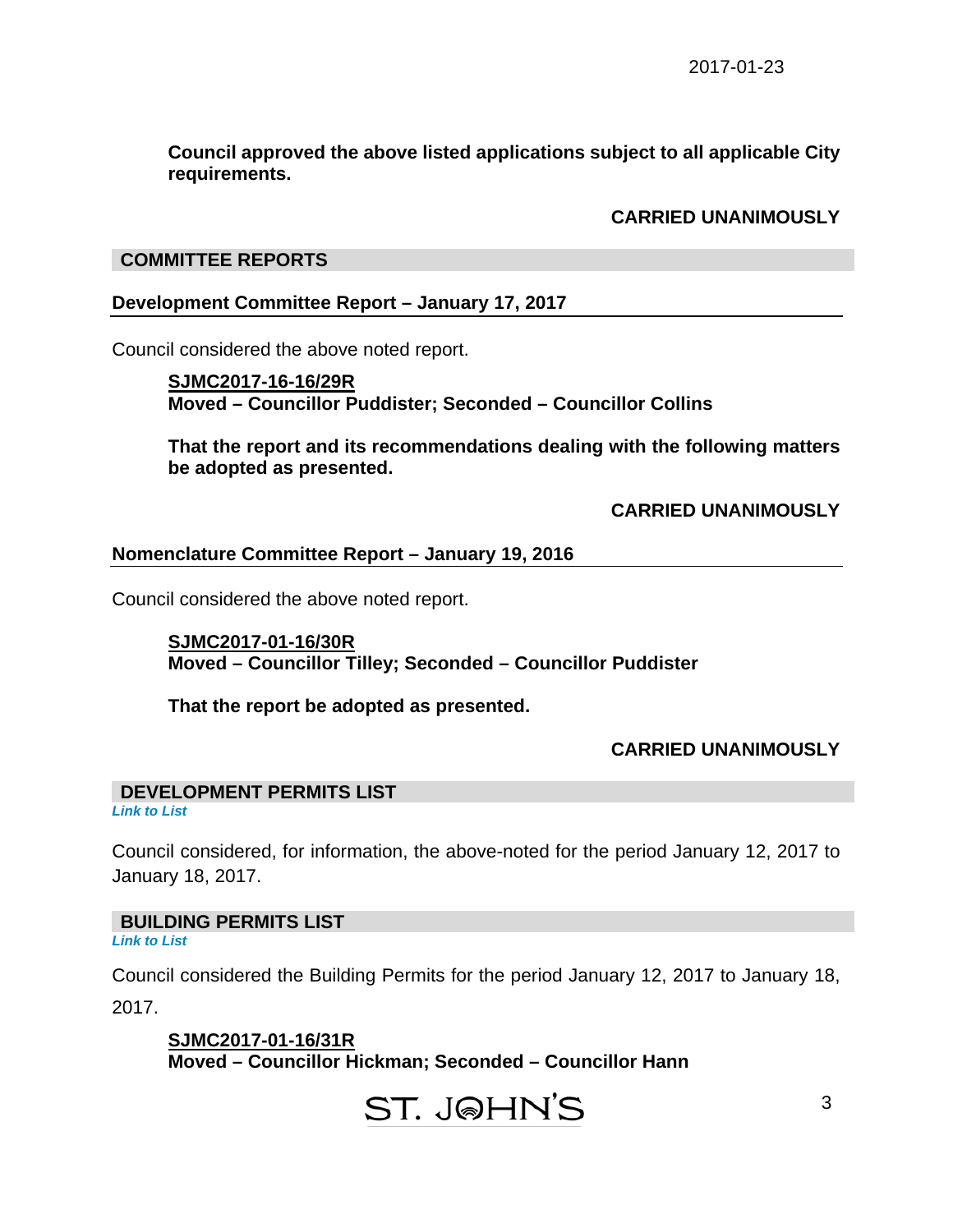## **That the building permits list for the period January 12, 2017 to January 18, 2017 be approved as presented.**

## **CARRIED UNANIMOUSLY**

## **REQUISITIONS, PAYROLLS AND ACCOUNTS**

*[Link to Memo](#page-9-0)* 

Council considered the requisitions, payrolls and accounts for the week ending January 18, 2017.

**SJMC2017-01-16/32R Moved – Councillor Hickman; Seconded – Councillor Hann** 

**That the requisitions, payrolls and accounts for the week ending January 18, 2017 in the amount of \$4,568,534.28 be approved as presented.** 

 **CARRIED UNANIMOUSLY** 

## **TENDERS/RFPS**

## **Tender 2016150 – Shop Supplies**

Council considered the above noted tender.

#### **SJMC2017-01-16/33R Moved – Councillor Hickman; Seconded – Councillor Hann**

**That approval be given to award the above noted tender to the lowest bidders meeting all specifications as listed below:** 

| <b>Source Atlantic</b>                 | \$16,538.25 |
|----------------------------------------|-------------|
| <b>Colonial Auto Parts</b>             | \$16,364.09 |
| <b>OMB Parts &amp; Industrial Ltd.</b> | \$13,013.90 |
| <b>Rockwater Professional Products</b> | \$12,665.15 |
| <b>Distribution NOW</b>                | \$11,989.99 |
| <b>PBA Industrial Supplies Ltd.</b>    | \$933.56    |
| <b>North Atlantic Supplies</b>         | \$688.06    |
| <b>Newfoundland Distributors</b>       | \$278.31    |
| <b>Fastenal Canada Ld.</b>             | \$116.60    |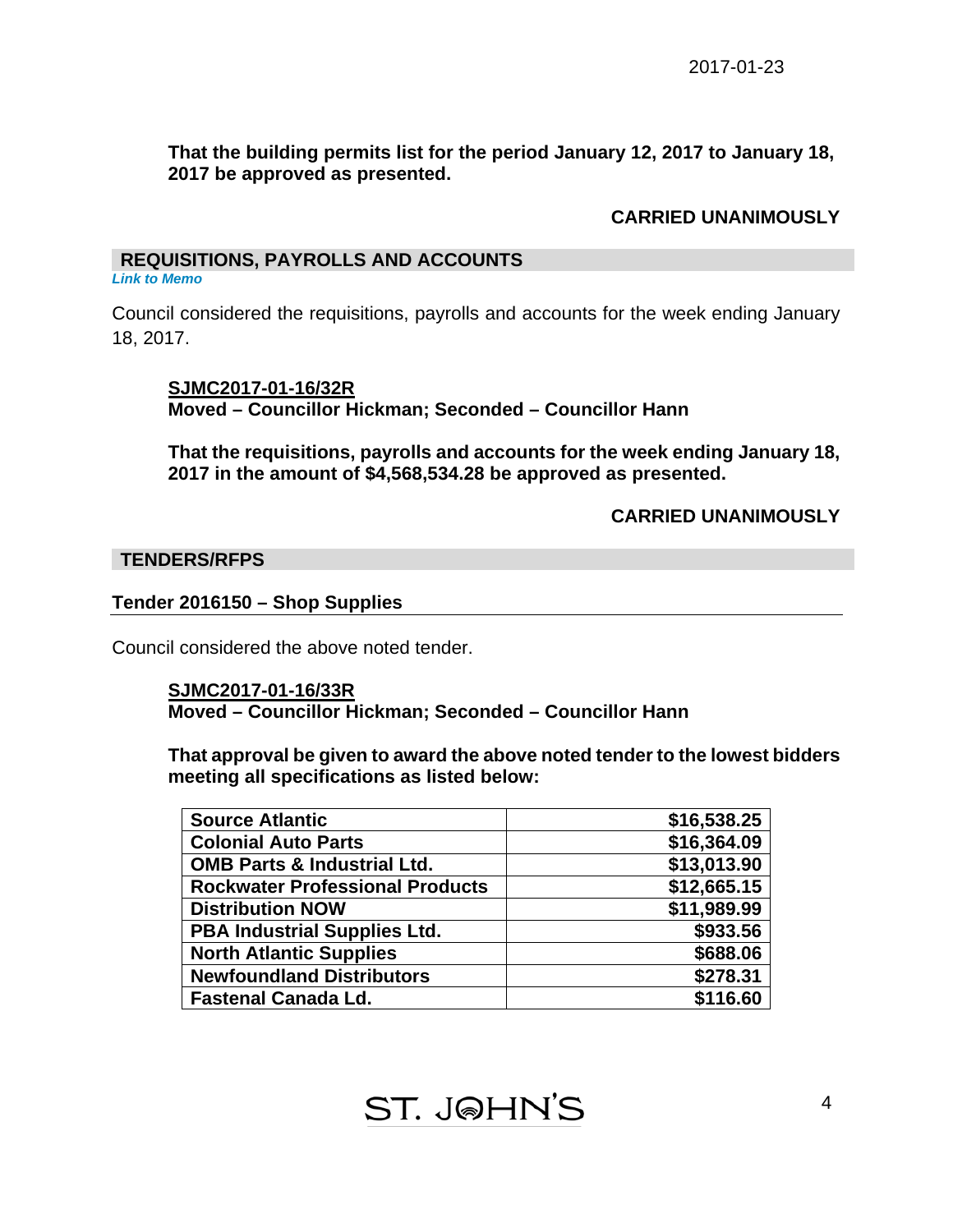#### **CARRIED UNANIMOUSLY**

#### **Tender 2016173 – Eleven (11) New Sanitation Trucks**

Council considered the above noted tender.

**SJMC2017-01-16/34R Moved – Councillor Hickman; Seconded – Councillor Hann** 

**That approval be given to award the above noted tender to the lowest bidder meeting all specifications, Saunders Equipment, in the amount of \$4,010,265.05.** 

**CARRIED UNANIMOUSLY** 

#### **Tender 2017002 – Caterpillar Parts**

Council considered the above noted tender.

**SJMC2017-01-16/35R Moved – Councillor Hickman; Seconded – Councillor Hann** 

**That approval be given to award the above noted tender to the lowest bidders meeting all specifications, Toromont Cat, SMS Equipment Inc., and Parts for Trucks in the amounts of \$14,343.69, \$4,799.77, and \$1,602.30 respectively.** 

**CARRIED UNANIMOUSLY** 

#### **OTHER BUSINESS**

**Decision Note dated January 16, 2017 re: Water Steet Infrastructure Replacement (Waldegrave Street to Job's Cove)** 

Council considered the above noted Decision Note.

**SJMC2017-01-16/36R Moved – Councillor Breen; Seconded – Councillor Lane** 

**That Council approve the delay in schedule by one year.** 

**CARRIED UNANIMOUSLY**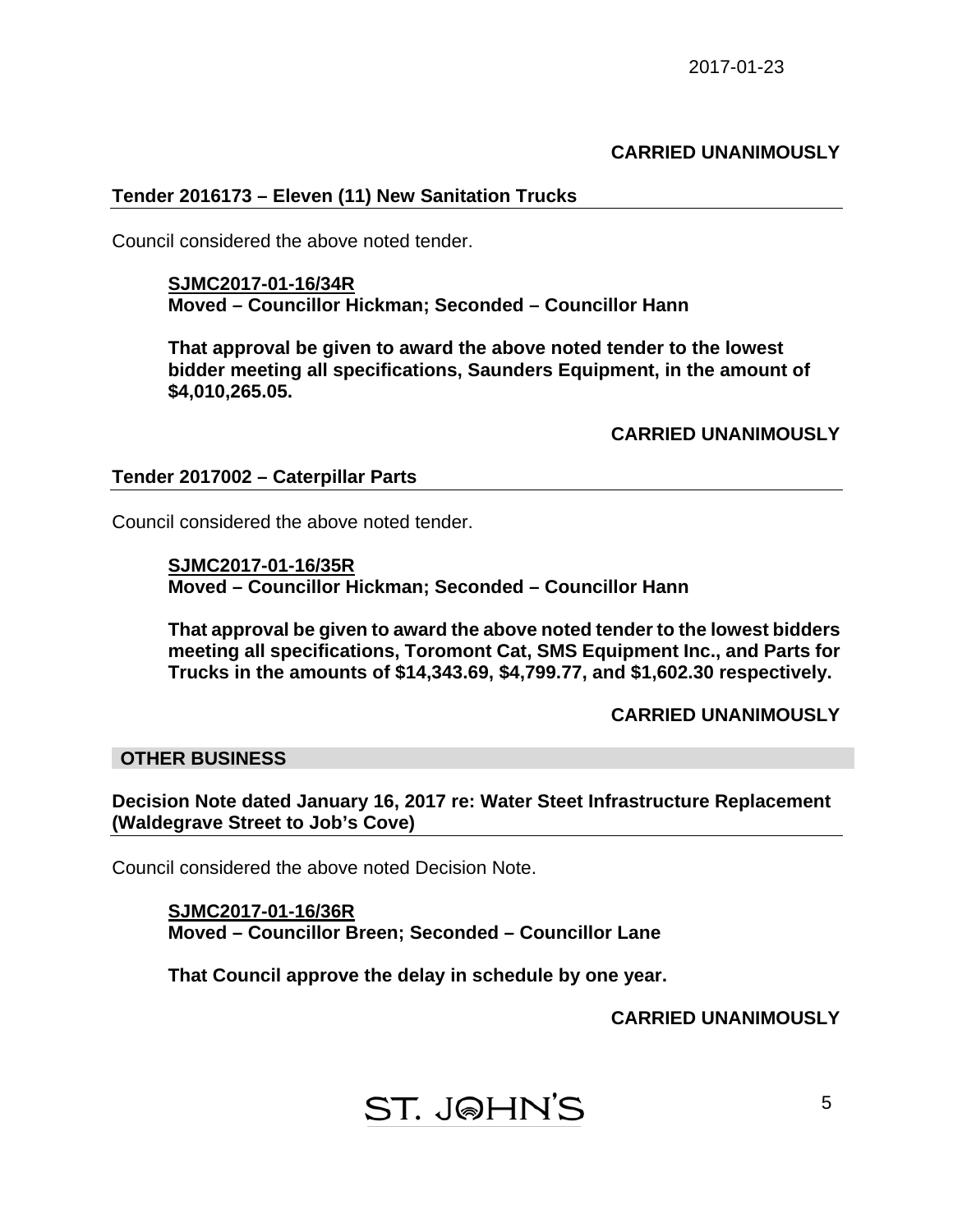## **Quarterly Travel Report – Fourth Quarter 2016**

Council considered the above noted report as information.

#### **Decision Note dated January 18, 2017 re: Swilers Rugby Complex Extension – Manhole**

Council considered the above noted Decision Note.

**SJMC2017-01-16/37R Moved – Councillor Hickman; Seconded – Councillor Tilley** 

**That Council approve the additional compensation payment of \$27,000 to the Swilers Rugby Club for construction of the manhole to a total of \$42,000 plus HST.** 

## **CARRIED UNANIMOUSLY**

#### **Councillor Hickman**

Requested that the Mayor write a letter congratulations to Kaetlyn Osmond on behalf of the City congratulating her on her third National Figure Skating Championship.

## **ADJOURNMENT**

There being no further business, the meeting adjourned at 5:09 p.m.

 $\overline{\phantom{a}}$  , which is a set of the set of the set of the set of the set of the set of the set of the set of the set of the set of the set of the set of the set of the set of the set of the set of the set of the set of th  **MAYOR** 

 **CITY CLERK** 



 $\overline{\phantom{a}}$  , and the contract of the contract of the contract of the contract of the contract of the contract of the contract of the contract of the contract of the contract of the contract of the contract of the contrac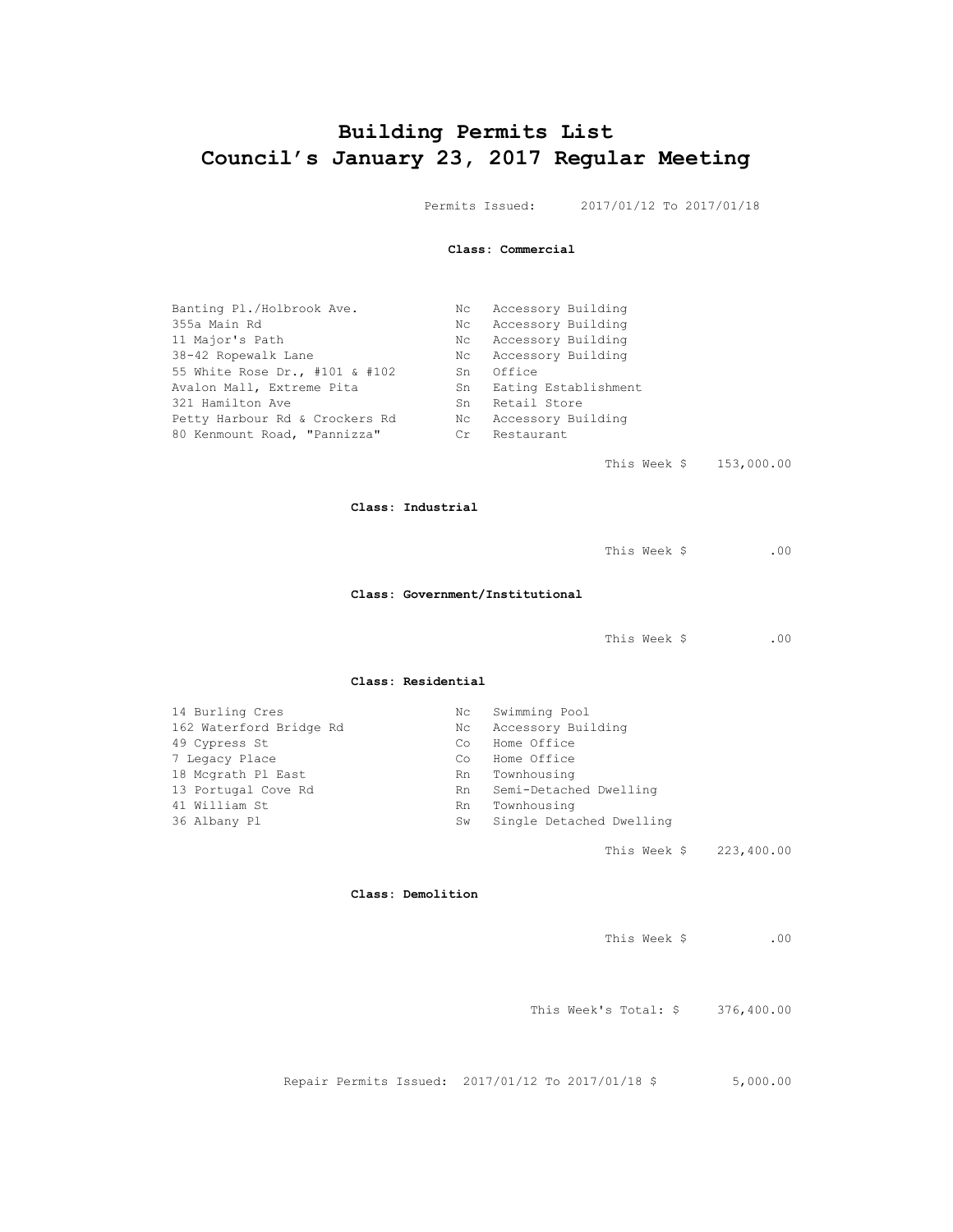#### Legend

- Co Change Of Occupancy Sw Site Work<br>Cr Chng Of Occ/Renovtns Ms Mobile Sign
- Cr Chng Of Occ/Renovtns Ms Mobil<br>Ex Extension Sn Sign
- Ex Extension
	-
- Nc New Construction Cc Chimney Construction
- Oc Occupant Change Manuel Dm Demolition
- Rn Renovations
- 
- 
- 
- 
- 

|                                         | January 4, 2016     |                    |                      |
|-----------------------------------------|---------------------|--------------------|----------------------|
|                                         |                     |                    |                      |
| Type                                    | 2016                | 2017               | $%$ Variance $(+/-)$ |
| Commercial                              | \$1,140,545.00      | \$2,123,750.00     | 86                   |
| Industrial                              | \$0.00              | \$0.0 <sup>0</sup> | $\circ$              |
| Government/Institutional                | \$0.00              | $\omega_{\rho}$    | $\circ$              |
| Residential                             | \$1,709,723.00      | \$1,430838.00      | $-16$                |
| Repairs                                 | \$63,700.00         | \$108,000.00       | 70                   |
| Housing Units (1 & 2 Family<br>Dwelling | Minizies of January | 2                  |                      |
| Total                                   |                     | \$3,667,588.00     | 26                   |
| Respectfully Submitted,                 |                     |                    |                      |